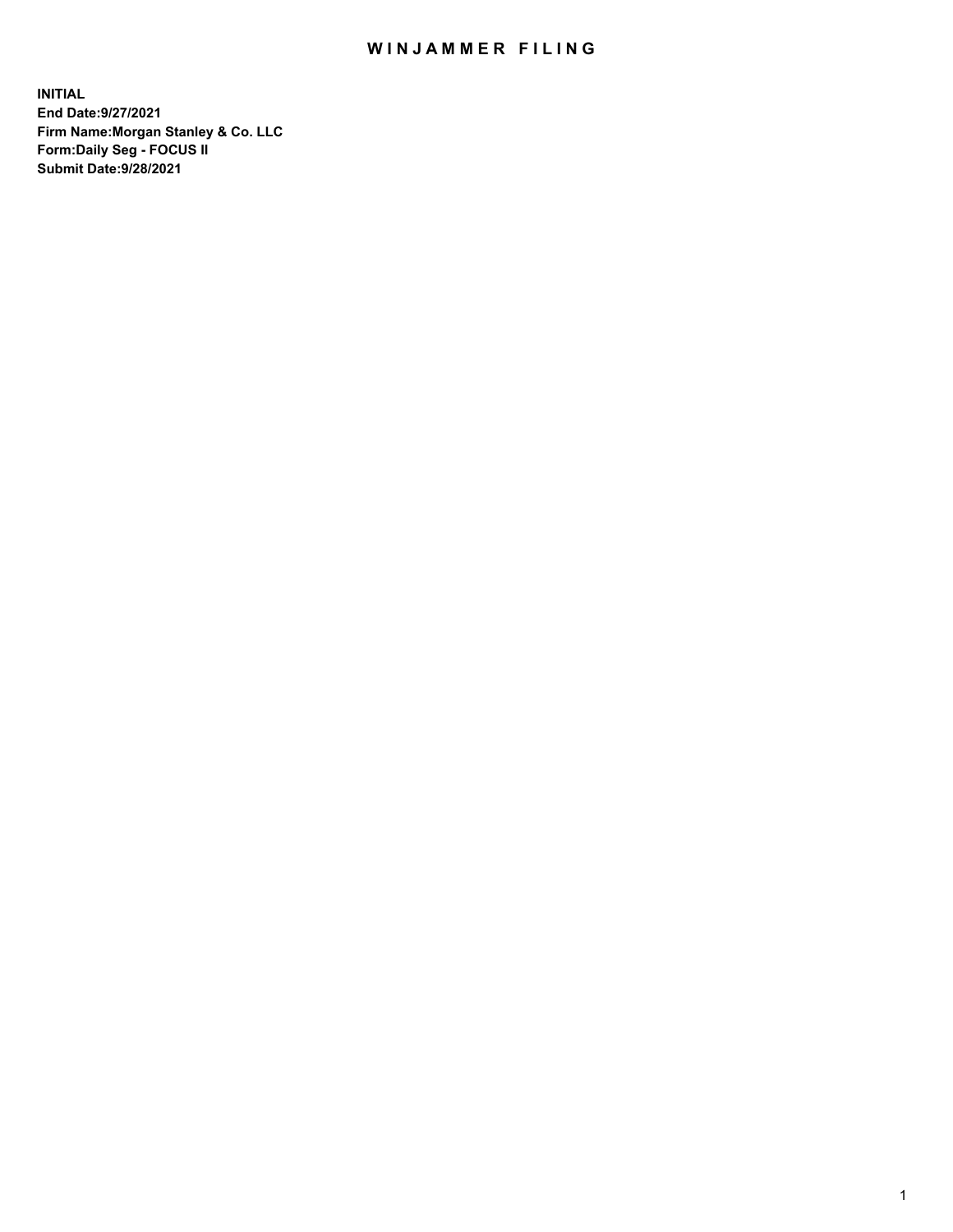**INITIAL End Date:9/27/2021 Firm Name:Morgan Stanley & Co. LLC Form:Daily Seg - FOCUS II Submit Date:9/28/2021 Daily Segregation - Cover Page**

| Name of Company                                                                                                                                                                                                                                                                                                               | <b>Morgan Stanley &amp; Co. LLC</b>                   |
|-------------------------------------------------------------------------------------------------------------------------------------------------------------------------------------------------------------------------------------------------------------------------------------------------------------------------------|-------------------------------------------------------|
| <b>Contact Name</b>                                                                                                                                                                                                                                                                                                           | <b>Ikram Shah</b>                                     |
| <b>Contact Phone Number</b>                                                                                                                                                                                                                                                                                                   | 212-276-0963                                          |
| <b>Contact Email Address</b>                                                                                                                                                                                                                                                                                                  | lkram.shah@morganstanley.com                          |
| FCM's Customer Segregated Funds Residual Interest Target (choose one):<br>a. Minimum dollar amount: ; or<br>b. Minimum percentage of customer segregated funds required:% ; or<br>c. Dollar amount range between: and; or<br>d. Percentage range of customer segregated funds required between:% and%.                        | 235,000,000<br><u>0</u><br><u>00</u><br><u>00</u>     |
| FCM's Customer Secured Amount Funds Residual Interest Target (choose one):<br>a. Minimum dollar amount: ; or<br>b. Minimum percentage of customer secured funds required: % ; or<br>c. Dollar amount range between: and; or<br>d. Percentage range of customer secured funds required between:% and%.                         | 140,000,000<br><u>0</u><br>00<br>0 <sub>0</sub>       |
| FCM's Cleared Swaps Customer Collateral Residual Interest Target (choose one):<br>a. Minimum dollar amount: ; or<br>b. Minimum percentage of cleared swaps customer collateral required:%; or<br>c. Dollar amount range between: and; or<br>d. Percentage range of cleared swaps customer collateral required between:% and%. | 92,000,000<br><u>0</u><br><u>00</u><br>0 <sup>0</sup> |

Attach supporting documents CH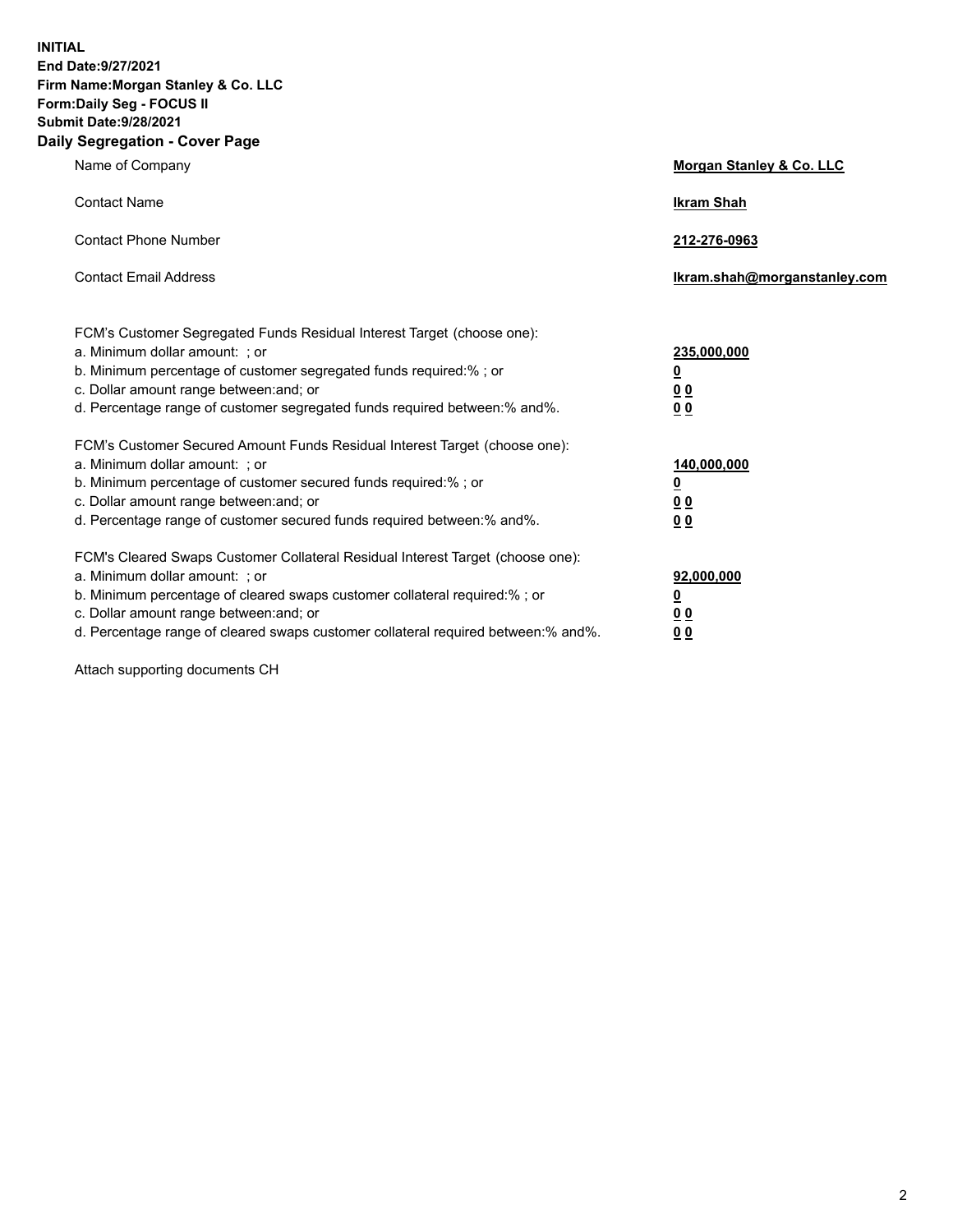## **INITIAL End Date:9/27/2021 Firm Name:Morgan Stanley & Co. LLC Form:Daily Seg - FOCUS II Submit Date:9/28/2021 Daily Segregation - Secured Amounts**

Foreign Futures and Foreign Options Secured Amounts

Amount required to be set aside pursuant to law, rule or regulation of a foreign government or a rule of a self-regulatory organization authorized thereunder

- 1. Net ledger balance Foreign Futures and Foreign Option Trading All Customers A. Cash **5,204,967,594** [7315]
	- B. Securities (at market) **1,968,740,664** [7317]
- 2. Net unrealized profit (loss) in open futures contracts traded on a foreign board of trade **681,302,823** [7325]
- 3. Exchange traded options
	- a. Market value of open option contracts purchased on a foreign board of trade **49,334,081** [7335]
	- b. Market value of open contracts granted (sold) on a foreign board of trade **-23,292,540** [7337]
- 4. Net equity (deficit) (add lines 1. 2. and 3.) **7,881,052,622** [7345]
- 5. Account liquidating to a deficit and account with a debit balances gross amount **28,640,287** [7351] Less: amount offset by customer owned securities **-26,367,302** [7352] **2,272,985**
- 6. Amount required to be set aside as the secured amount Net Liquidating Equity Method (add lines 4 and 5)
- 7. Greater of amount required to be set aside pursuant to foreign jurisdiction (above) or line 6.

## FUNDS DEPOSITED IN SEPARATE REGULATION 30.7 ACCOUNTS

- 1. Cash in banks
	- A. Banks located in the United States **540,747,384** [7500]
	- B. Other banks qualified under Regulation 30.7 **296,789,547** [7520] **837,536,931**
- 2. Securities
	- A. In safekeeping with banks located in the United States **515,345,950** [7540]
	- B. In safekeeping with other banks qualified under Regulation 30.7 **62,418,618** [7560] **577,764,568**
- 3. Equities with registered futures commission merchants
	-
	- B. Securities **0** [7590]
	- C. Unrealized gain (loss) on open futures contracts **-1,106,908** [7600]
	- D. Value of long option contracts **0** [7610]
	- E. Value of short option contracts **0** [7615] **11,610,346** [7620]
- 4. Amounts held by clearing organizations of foreign boards of trade
	- A. Cash **0** [7640]
	- B. Securities **0** [7650]
	- C. Amount due to (from) clearing organization daily variation **0** [7660]
	- D. Value of long option contracts **0** [7670]
	- E. Value of short option contracts **0** [7675] **0** [7680]
- 5. Amounts held by members of foreign boards of trade
	-
	-
	- C. Unrealized gain (loss) on open futures contracts **682,409,732** [7720]
	- D. Value of long option contracts **49,334,081** [7730]
	-
- 6. Amounts with other depositories designated by a foreign board of trade **0** [7760]
- 7. Segregated funds on hand **0** [7765]
- 8. Total funds in separate section 30.7 accounts **8,119,386,918** [7770]
- 9. Excess (deficiency) Set Aside for Secured Amount (subtract line 7 Secured Statement Page 1 from Line 8)
- 10. Management Target Amount for Excess funds in separate section 30.7 accounts **140,000,000** [7780]
- 11. Excess (deficiency) funds in separate 30.7 accounts over (under) Management Target **96,061,311** [7785]

|  | ٠., |
|--|-----|
|--|-----|

[7354] **7,883,325,607** [7355]

**7,883,325,607** [7360]

[7530]

[7570]

A. Cash **12,717,254** [7580]

 A. Cash **4,593,047,704** [7700] B. Securities **1,390,976,096** [7710] E. Value of short option contracts **-23,292,540** [7735] **6,692,475,073** [7740] **236,061,311** [7380]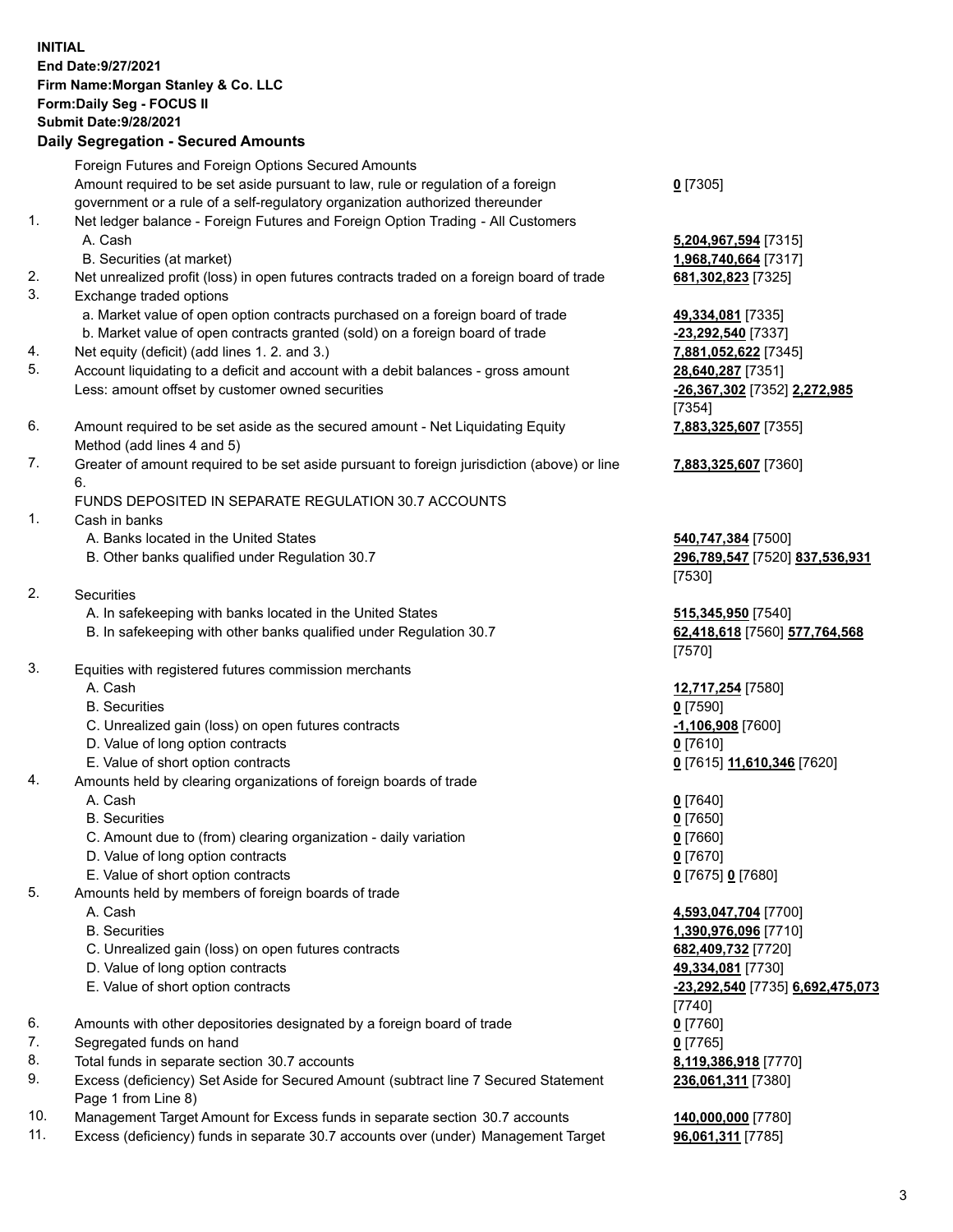**INITIAL End Date:9/27/2021 Firm Name:Morgan Stanley & Co. LLC Form:Daily Seg - FOCUS II Submit Date:9/28/2021 Daily Segregation - Segregation Statement** SEGREGATION REQUIREMENTS(Section 4d(2) of the CEAct) 1. Net ledger balance A. Cash **17,698,705,543** [7010] B. Securities (at market) **7,793,334,499** [7020] 2. Net unrealized profit (loss) in open futures contracts traded on a contract market **-461,949,832** [7030] 3. Exchange traded options A. Add market value of open option contracts purchased on a contract market **1,939,632,516** [7032] B. Deduct market value of open option contracts granted (sold) on a contract market **-1,357,461,744** [7033] 4. Net equity (deficit) (add lines 1, 2 and 3) **25,612,260,982** [7040] 5. Accounts liquidating to a deficit and accounts with debit balances - gross amount **394,450,740** [7045] Less: amount offset by customer securities **-393,247,788** [7047] **1,202,952** [7050] 6. Amount required to be segregated (add lines 4 and 5) **25,613,463,934** [7060] FUNDS IN SEGREGATED ACCOUNTS 7. Deposited in segregated funds bank accounts A. Cash **2,123,306,947** [7070] B. Securities representing investments of customers' funds (at market) **0** [7080] C. Securities held for particular customers or option customers in lieu of cash (at market) **3,128,119,826** [7090] 8. Margins on deposit with derivatives clearing organizations of contract markets A. Cash **15,600,631,361** [7100] B. Securities representing investments of customers' funds (at market) **0** [7110] C. Securities held for particular customers or option customers in lieu of cash (at market) **4,517,734,052** [7120] 9. Net settlement from (to) derivatives clearing organizations of contract markets **-109,164,366** [7130] 10. Exchange traded options A. Value of open long option contracts **1,939,632,516** [7132] B. Value of open short option contracts **-1,357,461,744** [7133] 11. Net equities with other FCMs A. Net liquidating equity **8,771,752** [7140] B. Securities representing investments of customers' funds (at market) **0** [7160] C. Securities held for particular customers or option customers in lieu of cash (at market) **0** [7170] 12. Segregated funds on hand **147,480,621** [7150] 13. Total amount in segregation (add lines 7 through 12) **25,999,050,965** [7180] 14. Excess (deficiency) funds in segregation (subtract line 6 from line 13) **385,587,031** [7190] 15. Management Target Amount for Excess funds in segregation **235,000,000** [7194]

16. Excess (deficiency) funds in segregation over (under) Management Target Amount Excess

**150,587,031** [7198]